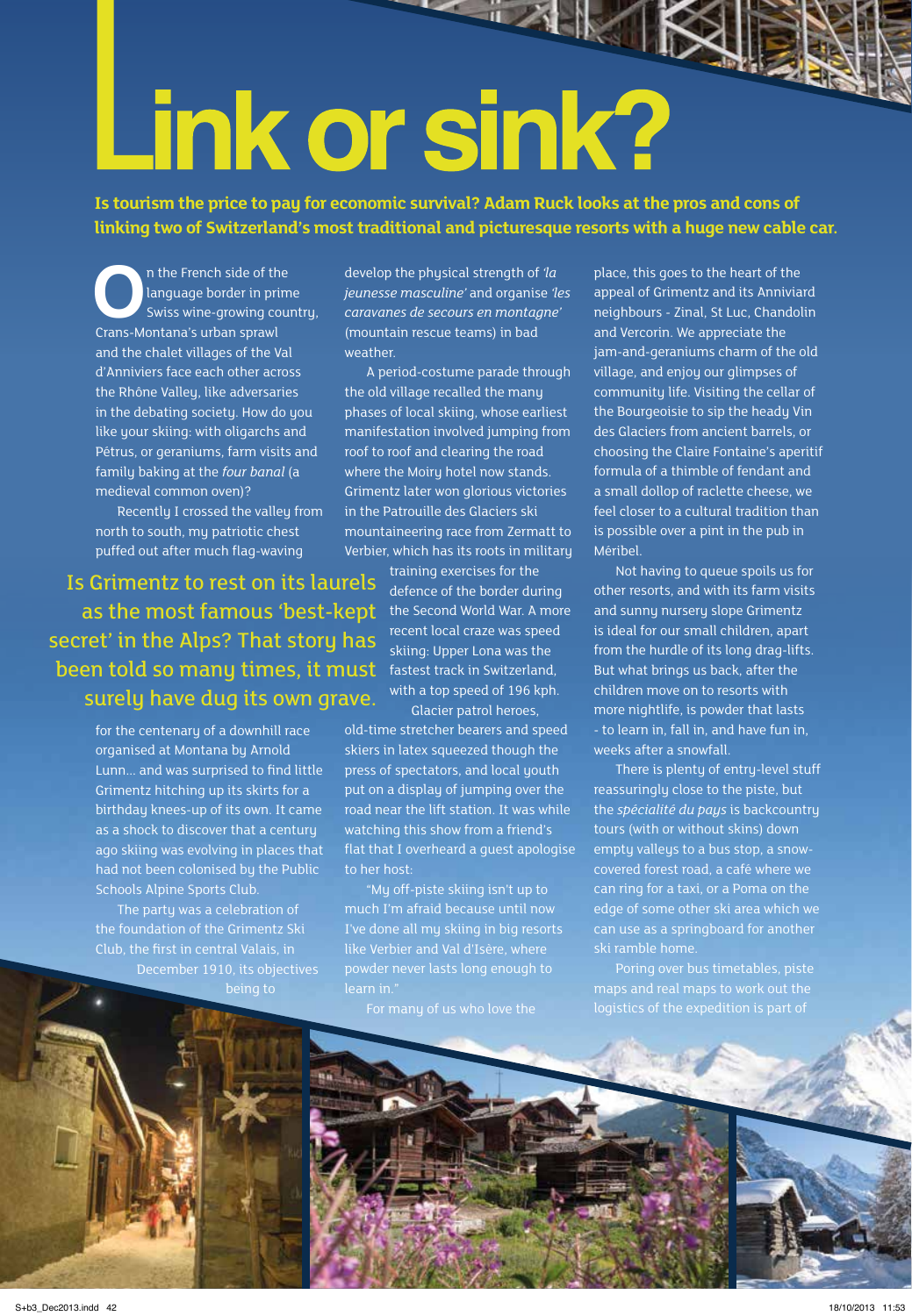the fun. If we

could set off any time we liked and jump on a lift at the bottom to do the run again, the sense of achievement would be less, the skiertraffic would be heavier, the snow would be worse, and the café at the bottom would close for the winter.

What of the next 100 years? Is it reasonable to expect this kind of minority-interest skiing to last, and Grimentz to rest on its laurels as the most famous 'best-kept secret' in

# meeting in the

and

privacy of their Bourgeoisie's council chamber to decide important matters of policy.

At one of these meetings half a century ago, shortly after the valley got its first paved road connection with the outside world, some visionary must have swung the discussion in favour of opening

Visiting the cellar of the Bourgeoisie

to sip the heady Vin des Glaciers from ancient barrels, or choosing the Claire Fontaine's aperitif formula of a thimble of fendant and a small dollop of raclette cheese, we feel closer to a cultural tradition than is possible over a pint in the pub in Méribel.

> the Alps? That story has been told so many times, it must surely have dug its own grave. Tourism is a numbers game and there is no denying the growth imperative.

Grimentz has grown prodigiously in the new millennium. Every year, chalet creep consumes more of the steep mountainside above the old village, hairpin access roads climbing like bindweed.

The Grimentzards hang on to their traditions and cherish their separateness, frowning on nightclubs

the door. With the population of the valley in steep decline, tourism was the only hope.

Gingerly they pulled back the sheet and climbed into bed with the tourism monster, offering a lukewarm embrace: we don't mind taking your money, but do not

wish to be corrupted, so no big hotel blocks thank you very much, no mass market, and no touching below the waist.

At risk of taking this metaphor too far, flirting with tourism is a dangerous game: the beast will usually have its way. When national legislation threatened to ban the

construction of new holiday homes, the rush for planning permits confirmed that the Grimentzards are quite happy to cash in.

Why not? Selling small bits of land for new chalets is easy money, building them is good work, and if the chalets are usually empty, so much the better: the impact on the quiet life of the village is minimal.

Grimentz would carry on like that, but Switzerland has decided that covering the mountains with oversized and under-occupied new housing is not a good model. Instead, the time-share version is preferred: quasi-hotels whose rooms or apartments may be sold, but must be managed and occupied. In trade jargon, beds must be hot, not cold.

Hot beds sound sensible enough, and Grimentz has them in the pipeline. But for the moment this model is not what the market wants, and these projects have failed to progress beyond the hole-in-theground stage.

One building project that has gone ahead is the lift link with Zinal. Barring accident or unforeseen delay, Switzerland's third largest cable car will open before Christmas, lifting ski area via